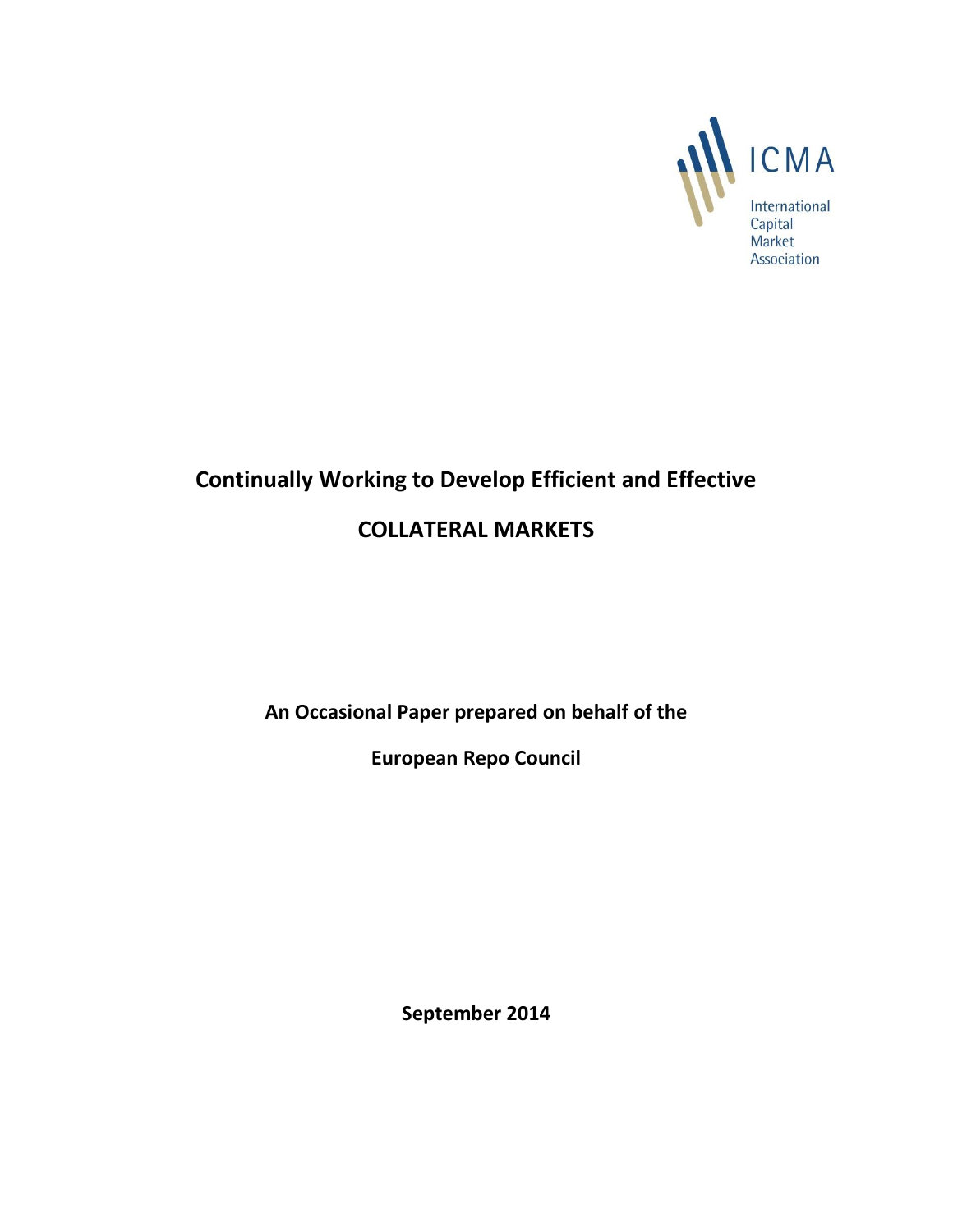This paper has been prepared by the International Capital Market Association (ICMA) on behalf of the ICMA European Repo Council (ERC). ICMA would like to acknowledge the various individuals and institutions whose early published works are referenced in this paper.

Author: David Hiscock

September 2014

This paper is supplied for information purposes only and should not be relied upon as legal, financial or other professional advice. While the information contained herein is taken from sources believed to be reliable, ICMA does not represent or warrant that it is accurate or complete and neither ICMA nor its employees shall have any liability arising from or relating to the use of this publication or its contents.

© International Capital Market Association (ICMA), Zurich, 2014. All rights reserved. No part of this publication may be reproduced or transmitted in any form or by any means without permission from ICMA.

Contact: [RegulatoryPolicy@icmagroup.org](mailto:RegulatoryPolicy@icmagroup.org)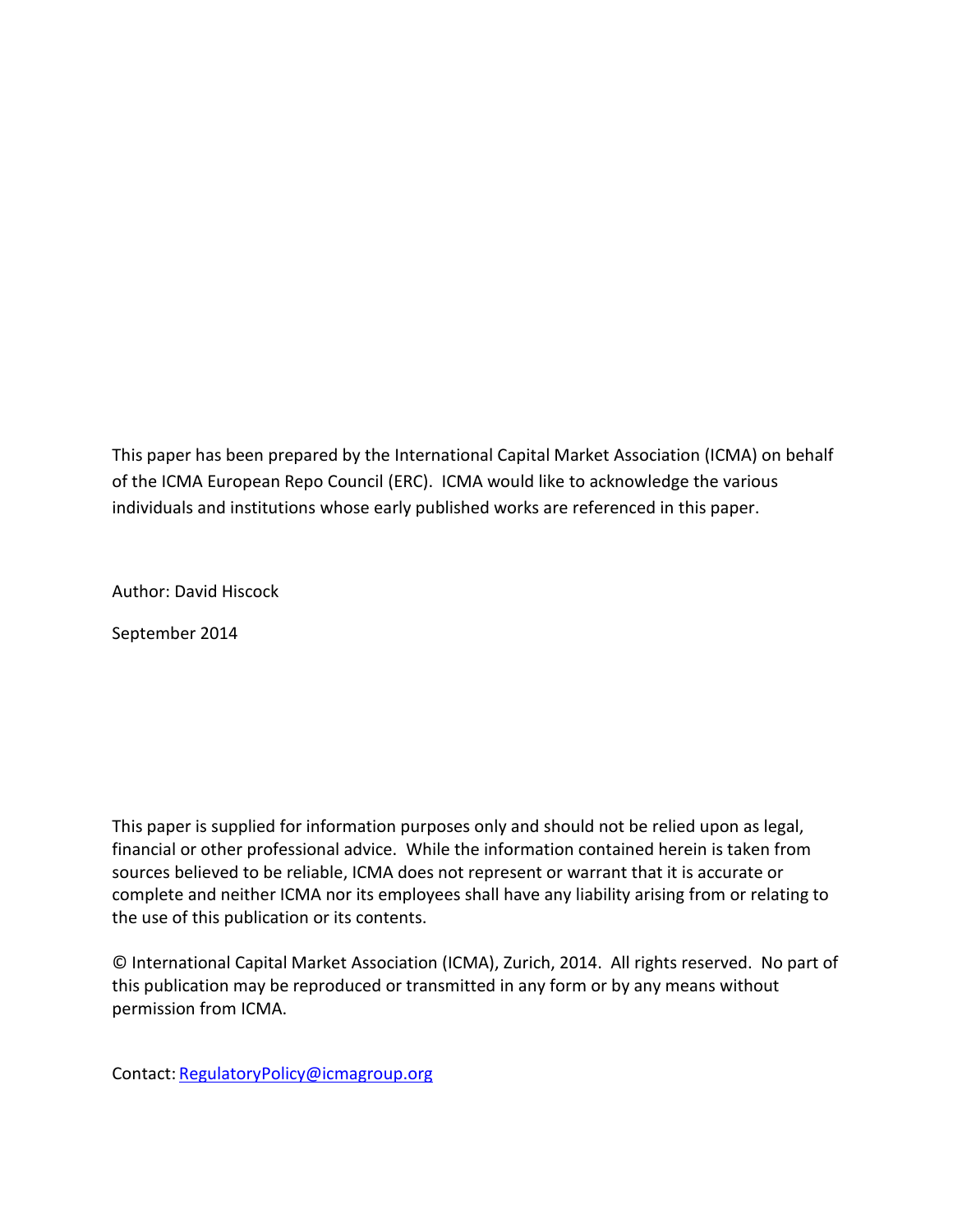#### **Occasional Paper**



### **ICMA EUROPEAN REPO COUNCIL**

#### **Continually Working to Develop Efficient and Effective Collateral Markets**

The [International Capital Market Association](http://www.icmagroup.org/) ("ICMA") is committed to serving the needs of its members through its activities as a trade association and as a self-regulatory organisation. The membership of ICMA includes issuers, primary and secondary market intermediaries, asset managers, investors and capital market infrastructure providers. The mission of ICMA is to promote resilient and well-functioning international debt capital markets; which are necessary for economic growth, and benefit both market participants and their clients. As one element of its work, ICMA is closely involved in Collateral Markets (defined for the purposes of this Occasional Paper as those markets for assets that are currently used, or are likely to be used, by market participants to collateralize a creditor's claim under normal market conditions) through the work of the ICMA European Repo Council ("ERC").

The [ICMA ERC](http://www.icmagroup.org/About-ICMA/icma-councils-and-committees/European-Repo-Council/) has become the industry representative body that has fashioned consensus solutions to the emerging, practical issues in a rapidly evolving marketplace, consolidating and codifying best [market practice.](http://www.icmagroup.org/Regulatory-Policy-and-Market-Practice/short-term-markets/Repo-Markets/repo0/) The ICMA ERC also plays a significant role in nurturing the development of the repo market and supporting its wider use in Europe, particularly among banks, by providing education and market information: and the ICMA [bi-annual survey of the repo market](http://www.icmagroup.org/Regulatory-Policy-and-Market-Practice/short-term-markets/Repo-Markets/repo/) has become established, over more than a decade, as the only authoritative indicator of market size and structure and the dominant trends. ICMA is an active force in standardising repo documentation, with [the Global Master](http://www.icmagroup.org/Regulatory-Policy-and-Market-Practice/short-term-markets/Repo-Markets/global-master-repurchase-agreement-gmra/)  [Repurchase Agreement](http://www.icmagroup.org/Regulatory-Policy-and-Market-Practice/short-term-markets/Repo-Markets/global-master-repurchase-agreement-gmra/) ("GMRA") being the most predominantly used standard master agreement for repo transactions in the cross border repo market.

Over the last few years, ICMA has focussed closely on collateral as a topic, having clearly recognised its increasing importance and how it effectively underpins the functioning of capital markets that provide the basis for economic growth. Concretely, at the beginning of 2012, ICMA convened the [Collateral Initiatives Coordination Forum](http://www.icmagroup.org/Regulatory-Policy-and-Market-Practice/collateral-initiatives-coordination-forum/) ("CICF"), which was conceived as a joint trade associations' body, in order to facilitate appropriate coordination across the private sector of all collateral-related initiatives. Whilst it has not proved easy to maintain the impetus for such a broad ranging body to act, this CICF initiative did lead to the production of the CICF's [Collateral Fluidity White Paper,](http://www.icmagroup.org/assets/documents/Media/Press-releases-2012/Collateral-Initiatives-Coordination-Forum-%28CICF%29-calls-for-urgent-focus-on-collateral-fluidity-7Nov2012v2.pdf) which was published on 7 November 2012.

The view explained in this White Paper was that the challenge is to mobilise efficiently the flow of collateral inside and between organisations, by eliminating barriers to collateral flows and the development of an efficient market infrastructure. The CICF proposed that known problems in European financial market infrastructures needed to be fixed, alongside the delivery of the major technological developments to realise both T2S and the shift to a standard T+2 settlement period. Furthermore, the CICF considered that without the effective phasing of proposed changes, serious adverse consequences for financial markets, and hence the real economy, could be anticipated as a result of inadequate collateral fluidity; and urged that the industry and policymakers should work together to deliver well thought out, suitably phased measures.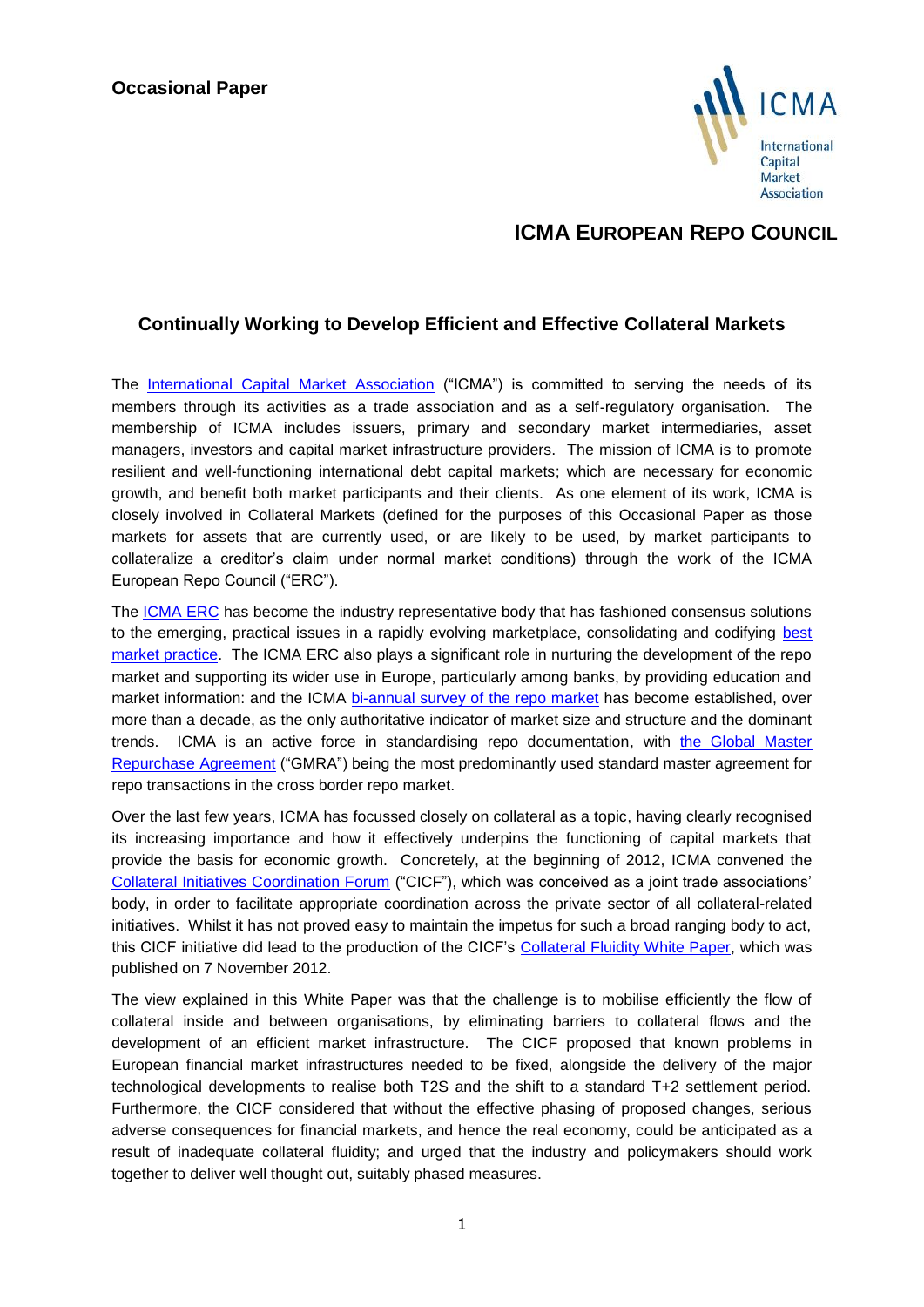More broadly, ICMA prepared a paper for policy makers, published on 8 April 2013, entitled ["Economic Importance of the Corporate Bond Markets"](http://www.icmagroup.org/assets/documents/Media/Brochures/2013/Corporate-Bond-Markets-March-2013.pdf). This outlined why corporate bond markets are so important for economic growth, for investors, for companies, and for governments, around the world; and why it is therefore essential that laws and regulations that affect them avoid any unintended adverse consequences that could inhibit those markets. In response to widespread concerns that the cumulative impact of current and proposed regulatory reform threatens to undermine core aspects of the economic functions of trading in the European repo and fixed income markets, ICMA then produced a paper, published on 29 October 2013, entitled "Avoiding [Counterproductive Regulation in Capital Markets"](http://www.icmagroup.org/assets/documents/Regulatory/Other-projects/Avoiding-Counterproductive-Regulation.pdf).

A core theme running through this latter paper was the importance of collateral and the extent to which changes to financial regulatory rules risk impeding the functioning of the European repo market, which serves as a primary channel for the circulation of collateral. In light of this, a further ICMA ERC paper, ["Collateral is the new cash: the systemic risks of inhibiting collateral fluidity"](http://www.icmagroup.org/assets/documents/Media/Press-releases-2014/ICMA-1403---ICMA-paper-identifes-the-systemic-risks-of-restricting-collateral-movement.pdf), was published on 3 April 2014. This describes the increasing importance of collateral and how it effectively underpins the functioning of capital markets which provide the basis for economic growth. It calls for regulators to consider the impact of financial regulation on the movement of collateral, highlighting the potential systemic risks of inhibiting collateral fluidity and the negative impact this could have on the stability and efficiency of capital markets.

These papers sit alongside, and are complementary to, other more specific papers produced by the ICMA ERC, including its continuing [contributions to public consultations;](http://www.icmagroup.org/Regulatory-Policy-and-Market-Practice/short-term-markets/Repo-Markets/erc-contributions/) and a number of other [European repo market reports and white papers.](http://www.icmagroup.org/Regulatory-Policy-and-Market-Practice/short-term-markets/Repo-Markets/icma-european-repo-market-reports-and-white-papers/)

Furthermore, responsive to an initiative proposed by the ICMA ERC, on 15 July 2013, the Triparty Settlement Interoperability ("TSI") Participants, namely the ICMA ERC, Clearstream Banking S.A. ("CBL"), Clearstream Banking AG ("CBF"), Euroclear Bank SA/NV and Eurex Clearing AG, signed – in a [ceremony hosted by the European Central Bank](http://www.ecb.europa.eu/press/key/date/2013/html/sp130715.en.html) ("ECB") and observed by the European Commission – the [TSI Memorandum of Understanding](http://www.icmagroup.org/assets/documents/Media/Press-releases-2013/European-organisations-aim-to-boost-triparty-repo-settlement-interoperability-by-2015---15-July-2.pdf) ("MoU"). Pursuant to this MoU the TSI Participants have agreed to engage in a project with the aim of establishing a comprehensive framework for TSI between the TSI Participants.

In the first instance, this project primarily creates the opportunity for Eurex Clearing to extend the connected settlement locations for its secured funding market GC Pooling product, to include Euroclear Bank alongside CBL/CBF; but it is also intended to create a framework suited for extension to include other participants. Pending completion of detailed feasibility studies and market consultation, TSI was envisaged to be delivered by the end of 2015.

Meanwhile, led by the direct involvement of its long-standing Chairman, Mr. Godfried De Vidts, the ICMA ERC has also been actively participating in the work of the ECB's Contact Group on Euro Securities Infrastructures ("COGESI"); which has itself been coordinating significant efforts focussed on enhancing the understanding of collateral requirements and the effectiveness of the Collateral Market.

Pertinently, on 15 July 2013, the [ECB published](http://www.ecb.europa.eu/press/pr/date/2013/html/pr130715.en.html) a report entitled "Collateral eligibility requirements: a [comparative study across specific frameworks"](http://www.ecb.europa.eu/pub/pdf/other/collateralframeworksen.pdf?99585c29c0761d5b95c84361819d868f). This report provides a comparison of the rules for the eligibility of collateral, covering (i) the collateral policies followed by different central banks (including European central banks, as well as the central banks of the United States and Japan), (ii) the regulatory frameworks in place and (iii) the practices of central counterparties (CCPs). It was prepared by COGESI in cooperation with the ECB's Money Market Contact Group ("MMCG"); and is aimed at improving transparency by highlighting the differences between, and similarities in, the collateral requirements faced by the financial industry.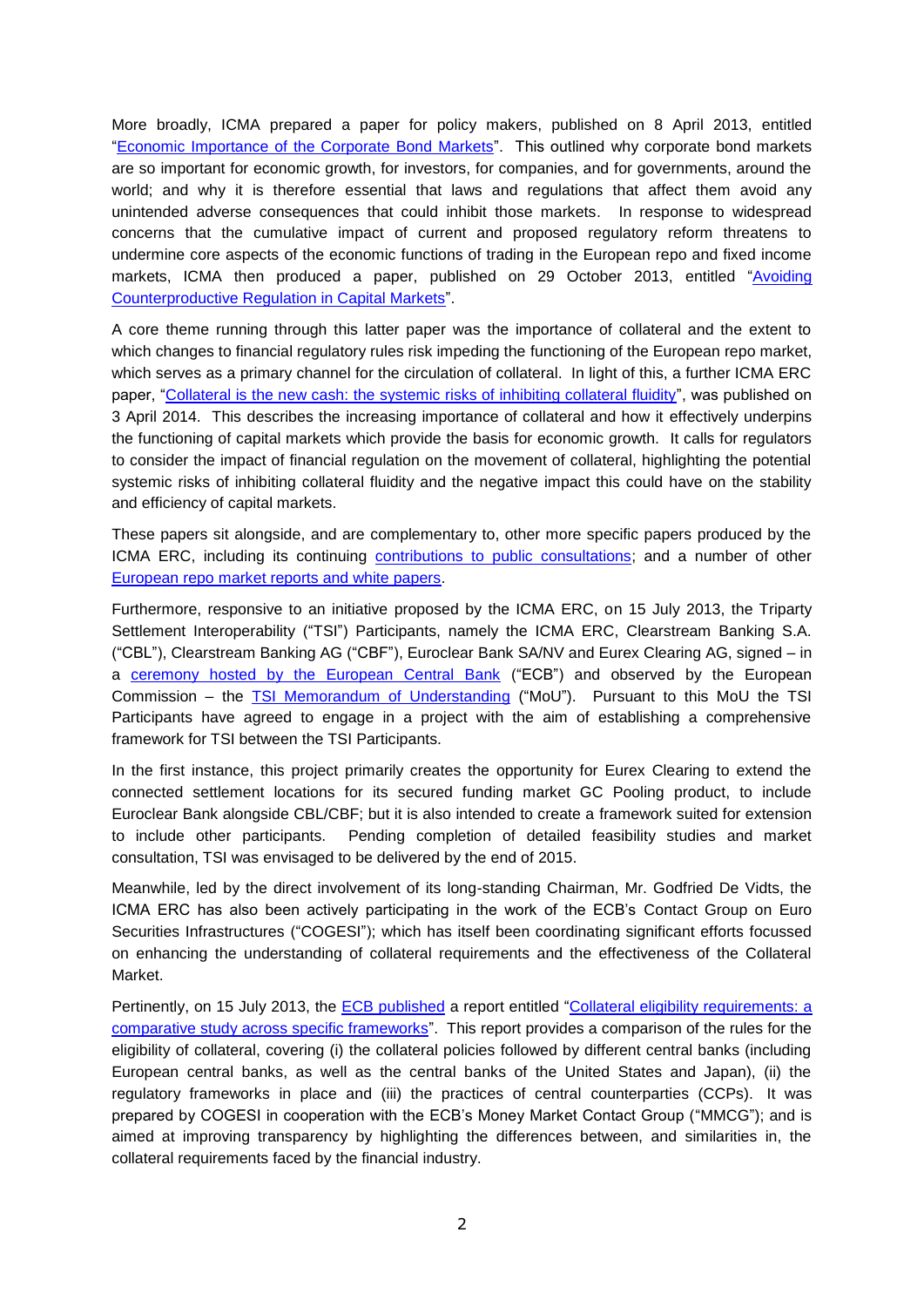Most recently, three new reports promoted by the Ad-hoc Group of COGESI on Collateral (composed of members of COGESI and the MMCG were published on 7 July 2014.

 [Collateral eligibility and availability: Follow-up to the report on "Collateral eligibility requirements -](http://www.ecb.europa.eu/pub/pdf/other/cea201407en.pdf) a [comparative study across specific frameworks"](http://www.ecb.europa.eu/pub/pdf/other/cea201407en.pdf) – COGESI, building on its July 2013 report on collateral eligibility requirements across various frameworks, has set out to qualify the overall supply of high-quality collateral assets in the current new report and to examine what portion of this supply is effectively available and usable for financial institutions. Estimations in this respect are derived from various studies on the global supply of collateral assets for financing arrangements.

This new report in particular explains that a non-negligible portion of the overall supply of highquality assets is not available for use as collateral, and not all of the available collateral is usable due to certain securities settlement limitations. Accordingly, the report aims to establish the level of the "real supply" of collateral in the market.

 [Euro repo market: improvements for collateral and liquidity management](http://www.ecb.europa.eu/pub/pdf/other/erm201407en.pdf) – market participants in COGESI, and in particular those active in the repo market, have expressed the need for enhancements to existing settlement arrangements to better support collateral and liquidity management activities. Although a number of changes will be implemented with the go-live of T2S, additional improvements beyond T2S would allow the repo market to better support the mobilisation of collateral throughout the day. These improvements complement earlier initiatives stemming from the [work of the Giovannini Group](http://europa.eu/legislation_summaries/internal_market/single_market_services/financial_services_transactions_in_securities/l32002_en.htm) related to the integration of European clearing and settlement markets. This report sets out the objectives and specific measures for achieving a consistent and integrated market for securities clearing and settlement in the euro area.

The objectives are twofold: first, to facilitate a more efficient mobilisation of collateral, in particular on a cross-border/cross-system basis in the euro area; and second, to facilitate the use of collateralised transactions at end-of-day for treasury adjustment operations. To meet these objectives, a set of actions are proposed together with a more detailed set of recommendations and principles to facilitate implementation. Progress on the deliverables will be regularly monitored by the ECB, via the COGESI forum, to ensure that the proposed actions are implemented in a timely manner and consistent with the related recommendations set out in this report.

 [Improvements to commercial bank money \(COBM\) settlement arrangements for collateral](http://www.ecb.europa.eu/pub/pdf/other/cobm201407en.pdf)  [operations](http://www.ecb.europa.eu/pub/pdf/other/cobm201407en.pdf) – the objective of this report (prepared based on input from a joint group of ERC and EBF members) is to explore current settlement practices in commercial bank money (CoBM) and propose recommendations to support "better use of collateral", in particular to remove structural constraints and inefficiencies in the settlement of collateral operations in CoBM. In doing so, the report focuses on trades with same-day (T+0) settlement of securities, which is required for the daily management of liquidity, resources (cash/securities) and collateral.

Also, importantly, in May 2014 the ECB removed the repatriation requirement, which had been part of the correspondent central banking model ("CCBM") since its establishment in 1999; and required Eurosystem counterparties to transfer assets to the respective issuer central securities depository before they could be used as collateral for Eurosystem credit operations. Abolition of the repatriation requirement eliminates the need to move assets from the investor securities settlement system ("SSS") to the issuer SSS in CCBM operations. This brings increased operational and cost efficiency; and it will facilitate the use of (i) a combination of CCBM and links and (ii) triparty collateral management services on a cross-border basis via the CCBM and will also enable the use of eurodenominated collateral issued in non-euro area EEA countries provided that the collateral meets Eurosystem eligibility requirements and certain settlement conditions are met.